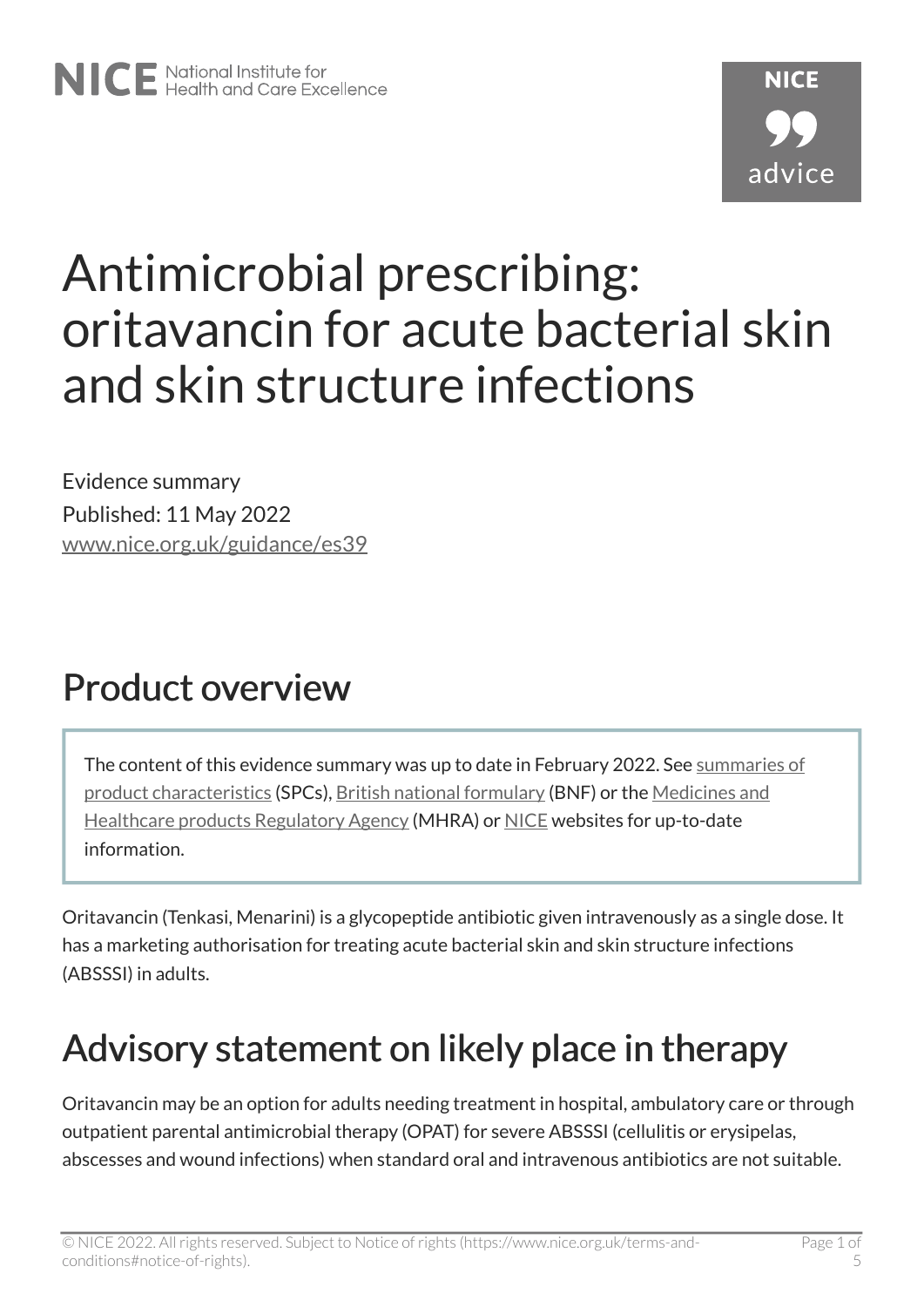Take account of local antimicrobial resistance and seek specialist microbiological advice. Follow recommendations on new antimicrobials in the [NICE guideline on antimicrobial stewardship](https://www.nice.org.uk/guidance/ng15).

#### Rationale

ABSSSI are common bacterial infections that may require systemic antibiotics, surgical management, and hospitalisation. The most common bacteria associated with ABSSSI is *Staphylococcus aureus*(*S.aureus*). Resistance has been reported in *S. aureus*, such as meticillinresistant *S. aureus*(MRSA), where choice of treatment can be challenging ([European public](https://www.ema.europa.eu/en/medicines/human/EPAR/tenkasi-previously-orbactiv)  [assessment report \[EPAR\] on oritavancin\)](https://www.ema.europa.eu/en/medicines/human/EPAR/tenkasi-previously-orbactiv).

Evidence from 2 phase-3, randomised controlled trials in non-UK hospitals (n=968 and n=1,019) found oritavancin was non-inferior to vancomycin for treating ABSSSI caused by gram-positive pathogens in adults. Oritavancin was administered as a single 3-hour infusion and vancomycin was administered twice daily over 7 to 10 days.

The infections treated in the studies were cellulitis or erysipelas, abscesses, and wound infections. The median lesion area was between 225 cm $^2$  and 309 cm $^2$  and people had at least 2 signs of systemic infection, indicating that the infections were severe.

Oritavancin offers the potential for treating skin infections caused by gram-positive pathogens, including MRSA. There is no known cross-resistance between oritavancin and non-glycopeptide classes of antibiotics. Also, oritavancin does not require any dose adjustment for age, weight, or mild to moderate renal function. Therapeutic drug monitoring is not required and it is administered as a single dose treatment course ([summary of product characteristics \[SPC\] for oritavancin\)](https://www.medicines.org.uk/emc/product/13554).

The NICE guideline on antimicrobial stewardship makes recommendations on the effective use of new antimicrobials. Oritavancin should be reserved for those people most likely to benefit from it, after specialist microbiological advice to help monitor use and limit antimicrobial resistance.

# Factors for decision making

#### Effectiveness and safety

Evidence was from 2 phase-3, multicentre, double-blind randomised controlled non-inferiority trials of identical design. [Corey et al. 2014](https://www.nejm.org/doi/10.1056/NEJMoa1310422?url_ver=Z39.88-2003&rfr_id=ori:rid:crossref.org&rfr_dat=cr_pub%20%200www.ncbi.nlm.nih.gov) (n=968) and [Corey et al. 2015](https://academic.oup.com/cid/article/60/2/254/2895537) (n=1,019) both compared a single dose of intravenous oritavancin with twice daily intravenous vancomycin to treat ABSSSI in adults with cellulitis or erysipelas, wound infection or major cutaneous abscess. Aztreonam or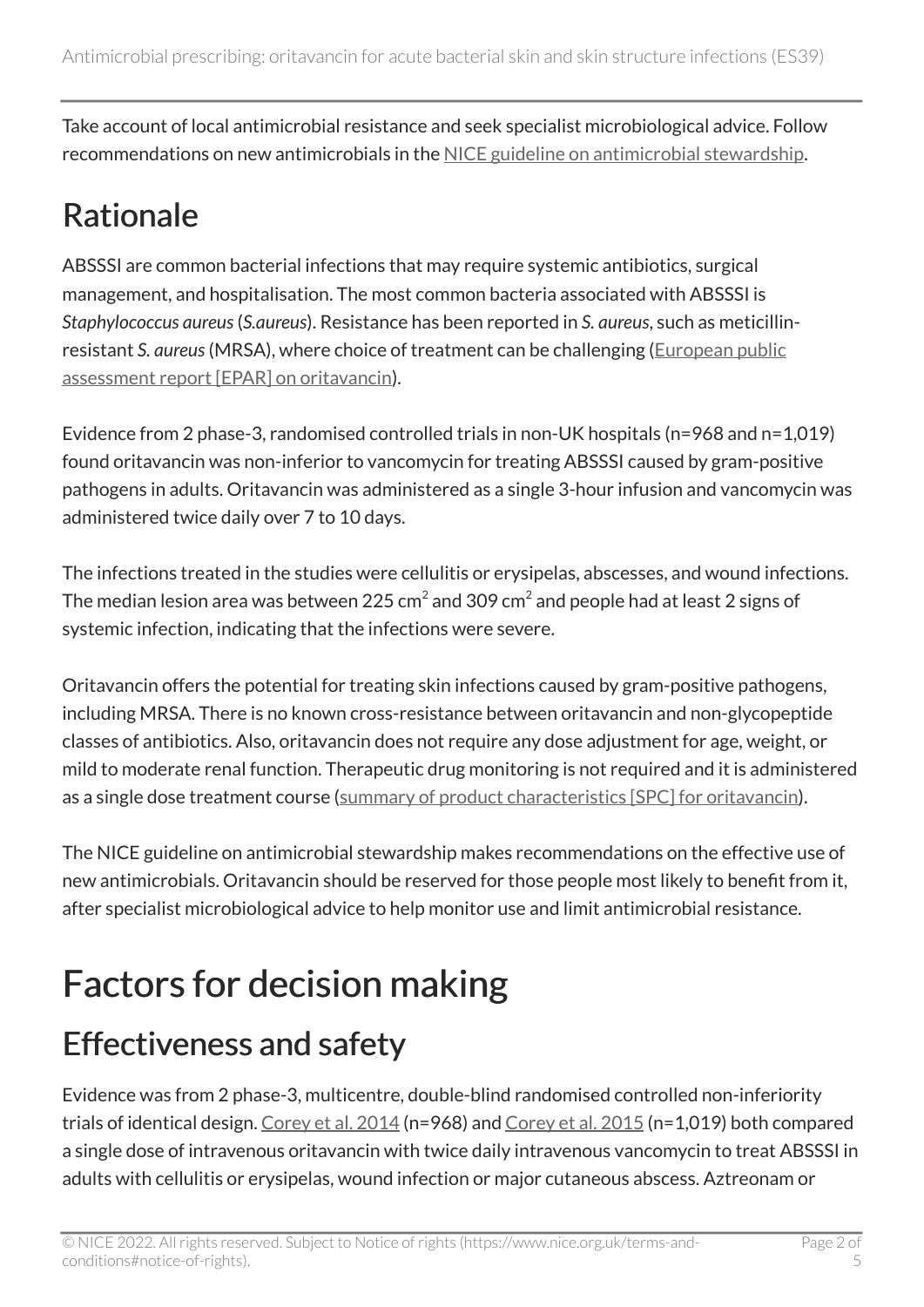metronidazole was allowed for people with mixed infections (where gram-negative or anaerobic bacteria were suspected respectively) in both arms of both studies.

The 2 studies found that oritavancin was non-inferior to vancomycin for the primary end point, early clinical response after 48 to 72 hours of administration. Early clinical response was a composite outcome including cessation of spreading or reduction in the size of baseline lesion, absence of fever and no rescue antibacterial agent given. Success was defined if all 3 components were met. [Corey et al. 2014](https://www.nejm.org/doi/10.1056/NEJMoa1310422?url_ver=Z39.88-2003&rfr_id=ori:rid:crossref.org&rfr_dat=cr_pub%20%200www.ncbi.nlm.nih.gov) found that 82.3% of people in the oritavancin arm and 78.9% of people in the vancomycin arm met the early clinical response. [Corey et al. 2015](https://academic.oup.com/cid/article/60/2/254/2895537) found that 80.1% of people in the oritavancin arm and 82.9% of people in the vancomycin arm met the primary end point.

Oritavancin was non-inferior to vancomycin for the key secondary end point of investigatorassessed clinical cure 7 to 14 days after treatment finished. This end point was the primary end point for the European Medicines Agency submission [\(EPAR on oritavancin\)](https://www.ema.europa.eu/en/medicines/human/EPAR/tenkasi-previously-orbactiv). Success was defined as complete resolution of signs and symptoms. [Corey et al. 2014](https://www.nejm.org/doi/10.1056/NEJMoa1310422?url_ver=Z39.88-2003&rfr_id=ori:rid:crossref.org&rfr_dat=cr_pub%20%200www.ncbi.nlm.nih.gov) reported that 79.6% of people in the oritavancin arm and 80.0% of people in the vancomycin arm met this end point. Corey et al. [2015](https://academic.oup.com/cid/article/60/2/254/2895537) reported that 82.7% of people in the oritavancin arm and 80.5% of people in the vancomycin arm met this end point. Oritavancin was also found to be non-inferior to vancomycin for the secondary endpoint of a 20% or more reduction in lesion size in both studies.

The most common pathogen detected at baseline was *S*. *aureus*, including MRSA. Within the population evaluated microbiologically, [Corey et al. 2014](https://www.nejm.org/doi/10.1056/NEJMoa1310422?url_ver=Z39.88-2003&rfr_id=ori:rid:crossref.org&rfr_dat=cr_pub%20%200www.ncbi.nlm.nih.gov) found that 46.6% of people had MRSA and [Corey et al. 2015](https://academic.oup.com/cid/article/60/2/254/2895537) found that 38.4% of people had MRSA. For this subpopulation of people with MRSA at baseline, approximately 80% of people in both treatment arms in both studies met the definition of success for early clinical response after 48 to 72 hours of administration.

Treatment-related adverse events were seen in 22.8% of people in the oritavancin arm and 31.4% of people in the vancomycin arm in [Corey et al. 2014,](https://www.nejm.org/doi/10.1056/NEJMoa1310422?url_ver=Z39.88-2003&rfr_id=ori:rid:crossref.org&rfr_dat=cr_pub%20%200www.ncbi.nlm.nih.gov) and 21.7% of people in the oritavancin arm and 25.5% of people in the vancomycin arm in [Corey et al. 2015.](https://academic.oup.com/cid/article/60/2/254/2895537) The most frequently reported adverse events in the oritavancin arm in both studies were nausea, headache and vomiting. No statistical analyses were presented for safety data.

The [SPC for oritavancin](https://www.medicines.org.uk/emc/product/13554) states that the most commonly reported adverse reactions were nausea, hypersensitivity reactions, infusion site reactions and headache. The most common reported serious adverse reaction was cellulitis. The most common reported reasons for discontinuation were cellulitis and osteomyelitis.

The [EPAR on oritavancin](https://www.ema.europa.eu/en/medicines/human/EPAR/tenkasi-previously-orbactiv) concluded that, from the phase 3 studies, oritavancin had a similar safety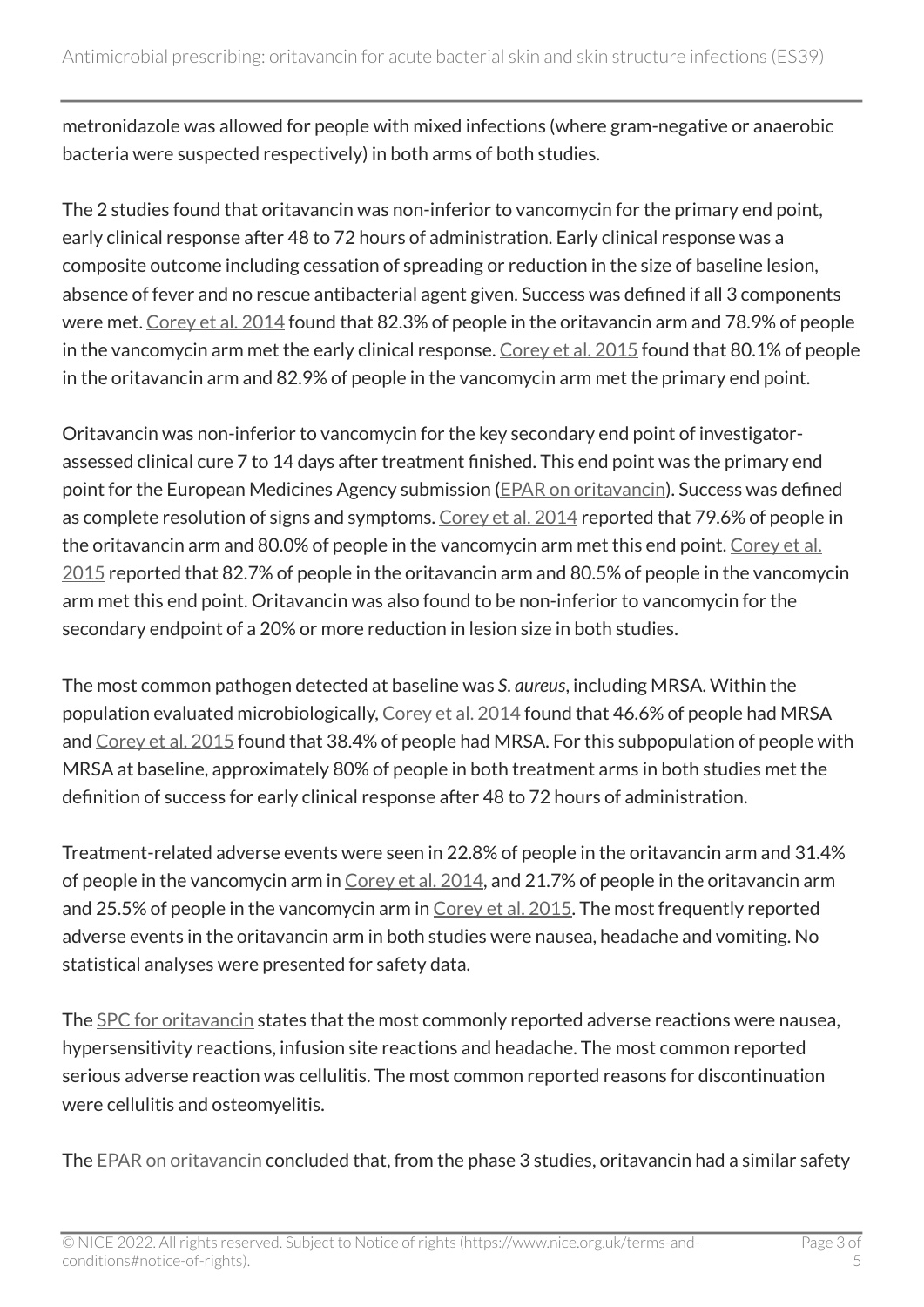profile to vancomycin. From a pooled analysis of 22 phase 1, 2 and 3 clinical studies, the EPAR reported that the incidence in vestibular toxicity and renal adverse events was similar between the oritavancin and vancomycin groups. However it also highlighted some safety concerns; in particular, increased reports of osteomyelitis and abscesses with oritavancin. Suspected adverse reactions associated with oritavancin should be reported via the [Yellow Card Scheme.](https://yellowcard.mhra.gov.uk/)

### Limitations of the evidence

The majority of people included in the studies were male, aged less than 65 years and of white ethnicity. People who were immunocompromised or had suspected sepsis or had elevated liver function tests (≥3 times the upper limit of normal [ULN] or total bilirubin ≥2 times the ULN) were excluded from enrolment. Therefore, the study results may not be representative of some populations. All people in the studies had cellulitis or erysipelas, abscesses or wound infections as per the inclusion criteria. Further studies would be required to assess effectiveness in other infections such as bacteraemia, osteomyelitis and joint infections. The studies did not report how many people had received antibiotics for their infection prior to enrolling in the study.

In both studies, vancomycin was used as the comparator, and each study site could choose to administer a dose of either 1 g or 15 mg/kg every 12 hours. The lack of standardised dosing in the vancomycin arm may have impacted the results, although the cure rates with vancomycin were within the expected range [\(EPAR on oritavancin\)](https://www.ema.europa.eu/en/medicines/human/EPAR/tenkasi-previously-orbactiv). The [NICE antimicrobial prescribing guideline on](https://www.nice.org.uk/guidance/ng141) [cellulitis and erysipelas](https://www.nice.org.uk/guidance/ng141) recommends vancomycin as an option only when MRSA is suspected or confirmed. Both studies were multicentre and multinational. The UK was not a participating country, therefore the proportion of patients with MRSA in the studies may not be reflective to the UK. Aztreonam and metronidazole, which could be used for mixed infection in the studies, are not standard treatment options for severe infections in the NICE guideline.

[Public Health England's guidance start smart then focus](https://www.gov.uk/government/publications/antimicrobial-stewardship-start-smart-then-focus) and the [NICE guideline on antimicrobial](https://www.nice.org.uk/guidance/ng15/chapter/1-Recommendations) [stewardship](https://www.nice.org.uk/guidance/ng15/chapter/1-Recommendations) recommend that intravenous antibiotic prescriptions should be reviewed at 48 to 72 hours, documenting response to treatment and any available microbiology results to determine whether the antibiotic should be continued or switched to a narrower spectrum or an oral antibiotic. In both studies, people in the vancomycin arm were not reviewed at 48 to 72 hours for consideration of oral antibiotics.

#### Person-centred factors

Oritavancin is given intravenously as a single infusion over 3 hours. It has a prolonged half-life (approximately 245 hours) allowing for a single dose treatment course. It is likely to be prescribed